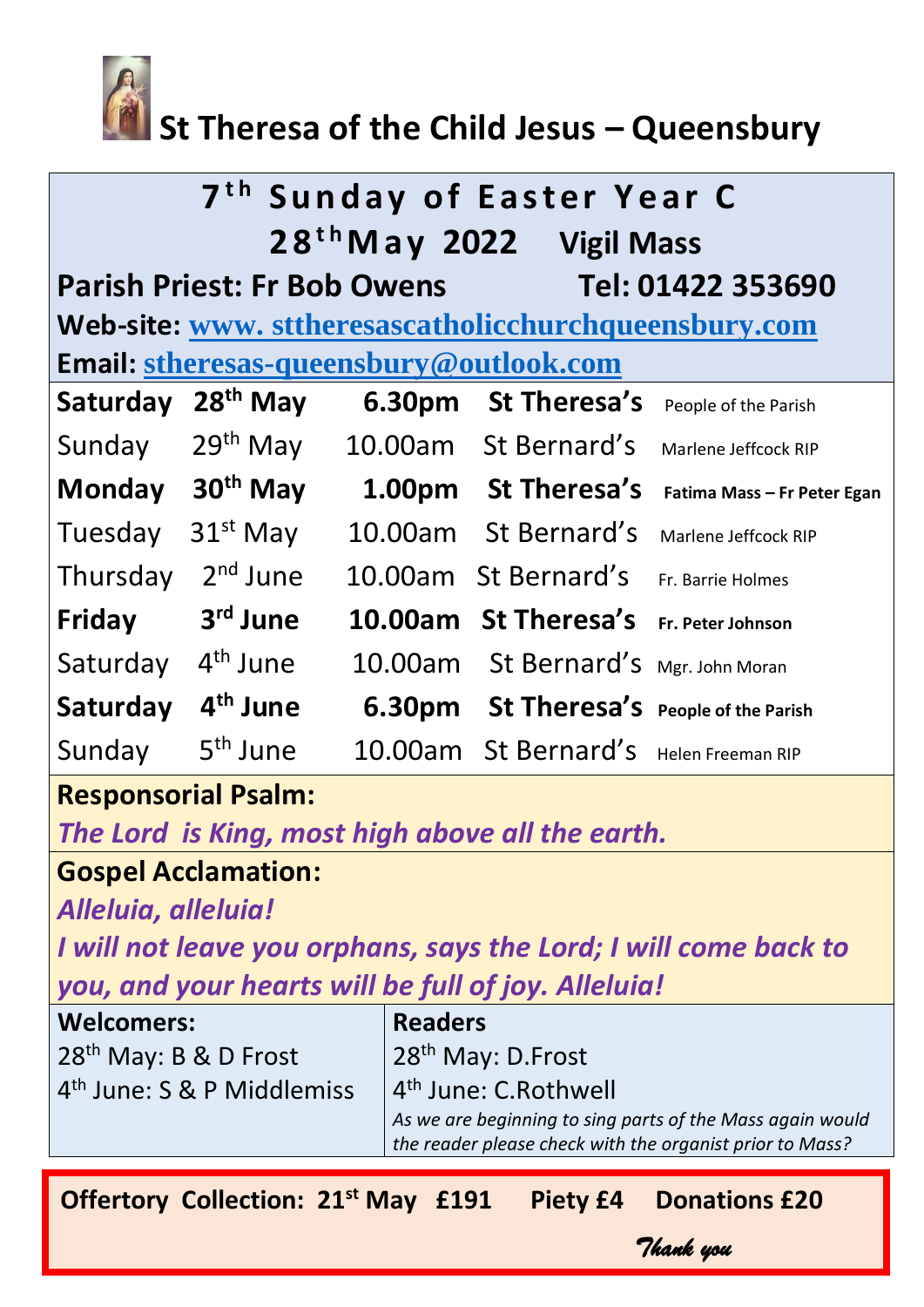

**The Pope's Prayer Intention for June –** For Families We pray for Christian families around the world; may they embody and experience unconditional love and advance in holiness in their daily lives.

**Please keep in mind all those who are in need in our prayers for whatever reason especially St Theresa's** - Inge Parkinson, the Hales family, Anne-Marie, Noah Brown and family, Betty Mackrill , Cath & David Hodgson, Madelaine Hickinson, Gerard Coyne, Sam Rose, Canon Joe Taylor and many special intentions.

**St Bernard's** – Barbara McDonald, Jean Barraclough, Francis Marshall and Dave Sutcliffe. **Those who have died recently**: Frank Mackrill RIP

**Those whose anniversaries occur about this time**:



Frank Mackrill's funeral will take place on Wednesday 8<sup>th</sup> June at midday.

# **ST. THERESA'S PARISH EVENTS**

*Week beginning 30th June*



**FATIMA MASS** – Monday 1pm followed by tea & biscuits.

**There will be tea/ coffee in the Church Hall after Mass.** 

**Church Cleaning: week ending 3rd June**

Kath Mundy & Maureen Holmes

**Flower arrangements: 10th June**

 Ruth Richardson & Christine Rothwell

**SINGING**: Monday- $2.30 - 3.30$ pm



**Craft Group** will return on 20<sup>th</sup> September 2022.

**St Theresa's Playgroup** – meets in the hall every Tuesday and Thursday in term time from 9.15am to 11.15am. Children aged 0 to preschool. £2 per child. **No meeting during the two weeks of half term.**

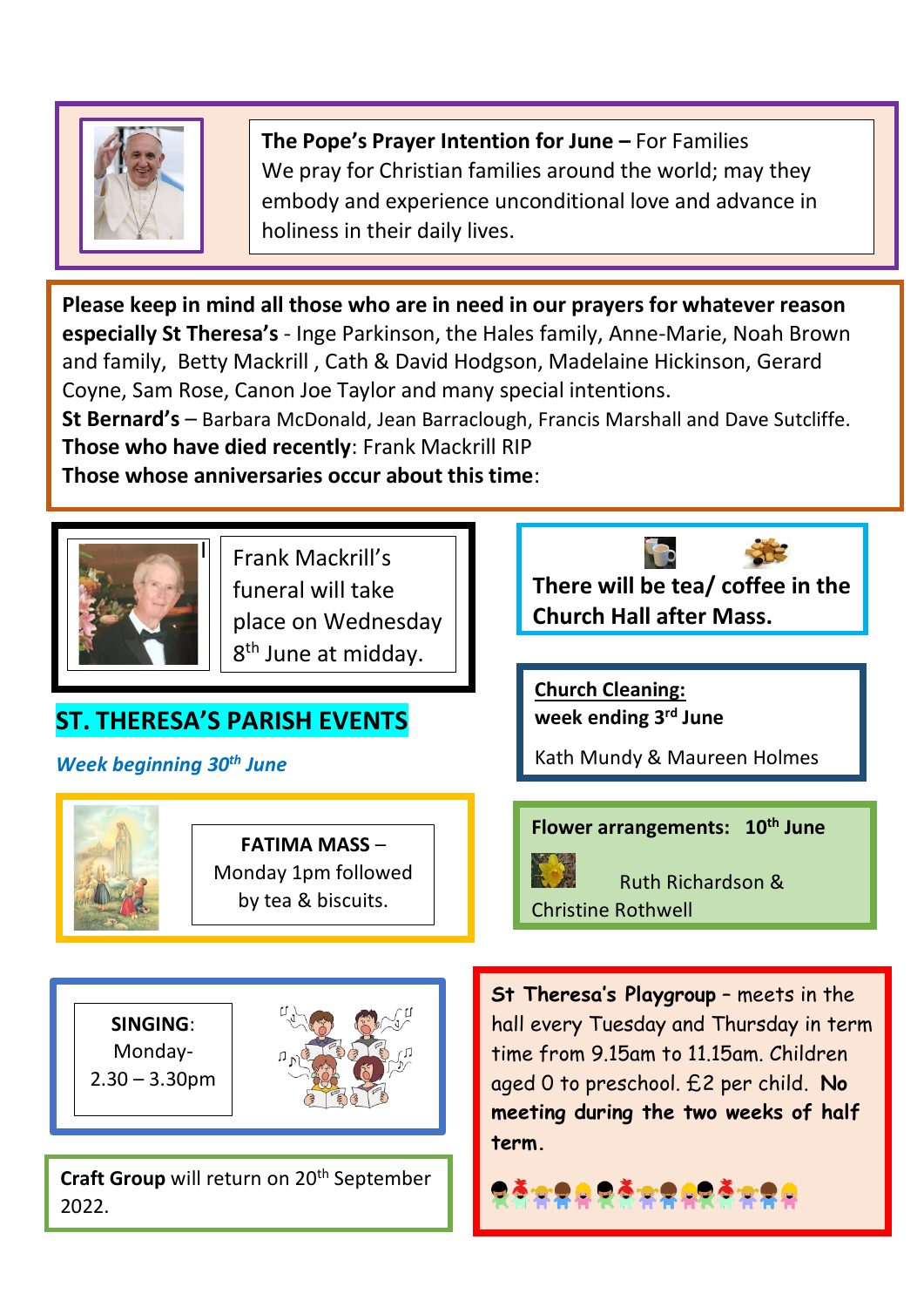

**The war in Ukraine continues with horrifying consequences. Our prayers are still needed.**

#### **SUMMER FAIR – 26th June 2022 -** *A big*

*thank you to all the children who have donated their much loved soft toys. Please keep looking for more. Thanks also to people who have donated bottles, cans and tins of food. Please keep them coming in. We want the summer fair to be the big success it was pre-pandemic.*



#### ST JOSEPH'S PRIMARY SCHOOL

The school newsletter is back in print and can be read on the noticeboard in the porch and on the cupboard door in the kitchen area.

The school closes for half term on Friday 27th May and will reopen on Monday 12th June 2022.

First Holy Communion – Sunday 19th June, 10am Mass at St Bernard's Church.



#### **ST THERESA'S PARISH WORKING DAY**

Last Saturday 15 members of the Parish turned up in the cold to take part in a working day – damaged walls were touched up, the bar was emptied and tidied up, windows were cleaned, window sill repainted, doors varnished, stonework was pointed, handrails painted, the garden weeded, statues cleaned, geraniums pruned and repotted, moss was either removed and/or killed and window frames painted. It was a great effort by everyone concerned, the atmosphere was brilliant and all the planned work carried out. Thank you all very much indeed for all your efforts, it was great to see.

P.S. Who knew that the Snow Warden was also a whizz at mending vacuum cleaners – thank you Peter M.

#### **ST BERNARD'S PARISH**

Coffee after 10am Mass on Sundays.

Sunday  $5<sup>th</sup>$  June Jubilee tea and cake – join us for jubilee tea/coffee and cake to celebrate Her Majesty's Platinum Jubilee after 10am Mass in the hall. Any jubilee related prizes welcome for the raffle.  $\overline{\phantom{a}}$ 

## *DEANERY EVENTS: [www.halifax-deanery.org.uk](http://www.halifax-deanery.org.uk/)*

**SVP** has a group at St Mary's – contact 07512011440

Brew and Chat – 2<sup>nd</sup> Monday of the month at St Columba's Church.